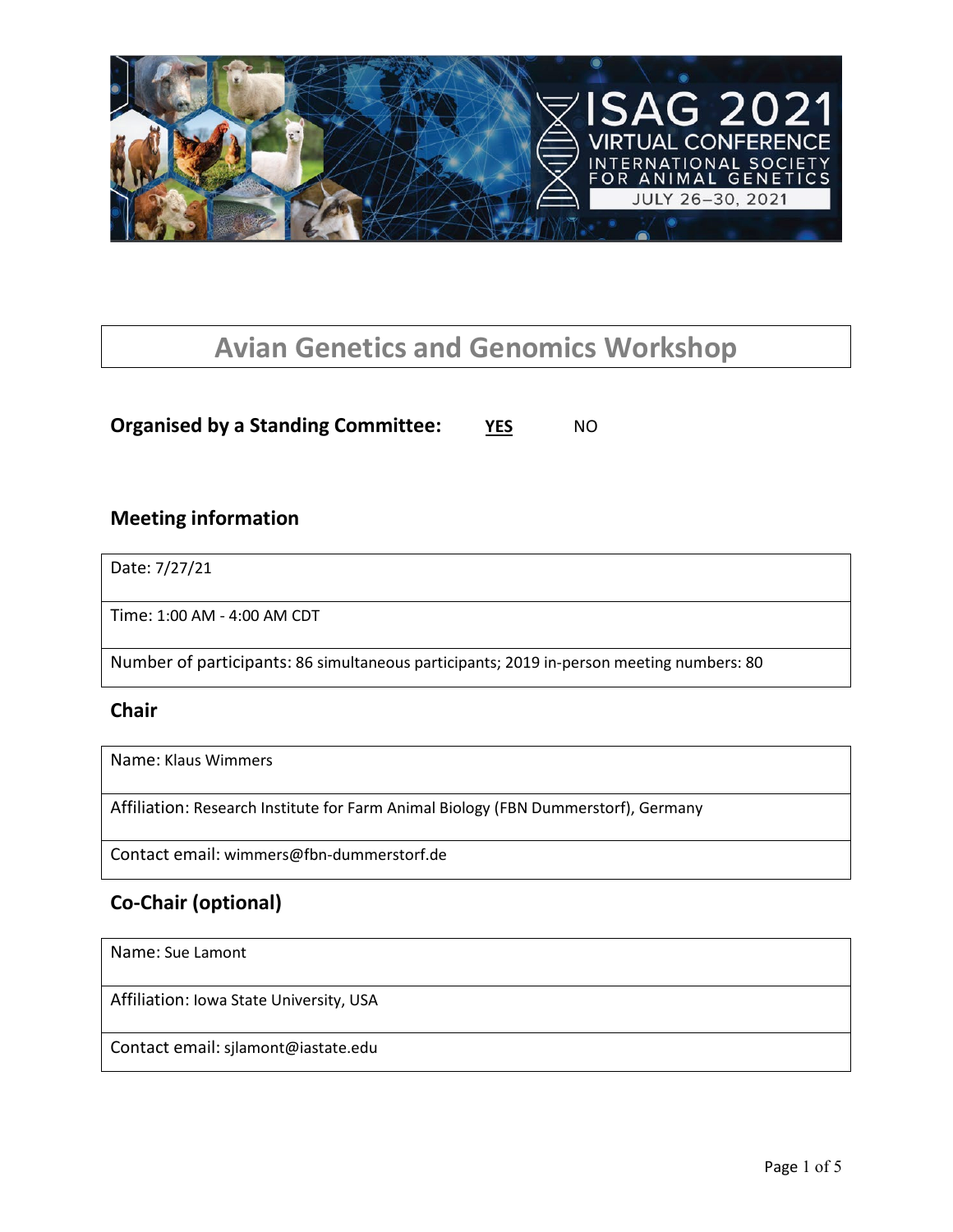

# **Agenda**

| $1:00$ AM     | Introduction.                                                                                                                                                                                                                                                                                                                                                                                                                                                                                                                                                                                                                                                                                                                                                                                                                                                                                                                                                                   |
|---------------|---------------------------------------------------------------------------------------------------------------------------------------------------------------------------------------------------------------------------------------------------------------------------------------------------------------------------------------------------------------------------------------------------------------------------------------------------------------------------------------------------------------------------------------------------------------------------------------------------------------------------------------------------------------------------------------------------------------------------------------------------------------------------------------------------------------------------------------------------------------------------------------------------------------------------------------------------------------------------------|
|               | 1:05 AM 85515 Genetic diversity and population structure of Myanmar native chickens<br>using double digest restriction-site associated DNA sequencing (ddRAD-<br>seq).<br>S.L.Y. Mon <sup>*1</sup> , M. Lwin <sup>2</sup> , A.A. Maw <sup>3</sup> , L.L. Htun <sup>3</sup> , S. Bawm <sup>3</sup> , K. Kawabe <sup>4</sup> ,<br>Y. Nagano <sup>5,1</sup> , A.J. Nagano <sup>6</sup> , Y. Wada <sup>5,1</sup> , S. Okamoto <sup>1</sup> , and T.<br>Shimogiri <sup>1</sup> , <sup>1</sup> The United Graduate School of Agricultural Sciences,<br>Kagoshima University, Kagoshima, JAPAN, <sup>2</sup> Livestock Breeding and<br>Veterinary Department, Yangon, MYANMAR, <sup>3</sup> University of Veterinary<br>Science, Nay Pyi Taw, MYANMAR, <sup>4</sup> Education Center, Kagoshima<br>University, Kagoshima, JAPAN, <sup>5</sup> Faculty of Agriculture, Saga<br>University, Saga, JAPAN, <sup>6</sup> Faculty of Agriculture, Ryukoku<br>University, Otsu, Shiga, JAPAN. |
| 1:20 AM 85520 | <b>Taxonomy Classification of Nigerian Local Turkey Using 12S</b><br>mitochondrial rRNA gene.<br>Demilade I Ibiwoye* <sup>1,2</sup> , Foluke E Sola-Ojo <sup>1</sup> , David O Aremu <sup>1</sup> , Ibraheem A<br>Abubakar <sup>1</sup> , Nusrah B Afolabi-Balogun <sup>3</sup> , Charles A Adeniyi <sup>4</sup> , and Azeezat O<br>Oni <sup>3</sup> , <sup>1</sup> Univeristy of Ilorin, Ilorin, Kwara, Nigeria, <sup>2</sup> Huazhong Agricultural<br>University, Wuhan, China, <sup>3</sup> Fountain University, Osogbo, Osun,<br>Nigeria, <sup>4</sup> Kunming Institute of Zoology, Chinese Academy of<br>Sciences, Kunming, Yunnan, China.                                                                                                                                                                                                                                                                                                                                |
|               | 1:35 AM 85517 Transcriptomic analysis of the Musculus complexus in naked neck<br>broiler chickens.<br>A C Mott*, C Blaschka, A Mott, A R Sharifi, and J Tetens, Georg-August<br>University, Göttingen, Lower Saxony, Germany.                                                                                                                                                                                                                                                                                                                                                                                                                                                                                                                                                                                                                                                                                                                                                   |
|               | 1:50 AM 85522 Study on differentially expressed genes in granular layer and theca<br>layer of laying Silky Fowl and White Leghorn.<br>Yurong Tai <sup>*1</sup> , Xue Yang <sup>1</sup> , Deping Han <sup>2</sup> , and Xuemei Deng <sup>1</sup> , <sup>1</sup> China<br>Agricultural University, lab of animal genetic resource and molecular<br>breeding, Beijing, China, <sup>2</sup> College of Veterinary Medicine, China<br>Agricultural University, Beijing, China.                                                                                                                                                                                                                                                                                                                                                                                                                                                                                                       |
| $2:05$ AM     | Break.                                                                                                                                                                                                                                                                                                                                                                                                                                                                                                                                                                                                                                                                                                                                                                                                                                                                                                                                                                          |
|               | 2:15 AM 85516 Hypothalamic and Ovarian Transcriptome Profiling Reveals Potential<br><b>Candidate Genes in Low and High Egg Production of White Muscovy</b><br><b>Ducks (Cairina Moschata).</b><br>S. BELLO*, H. Xu, and Q Nie, SOUTH CHINA AGRICULTURAL<br>UNIVERSITY, GUANGZHOU, GUANGDONG, CHINA.                                                                                                                                                                                                                                                                                                                                                                                                                                                                                                                                                                                                                                                                             |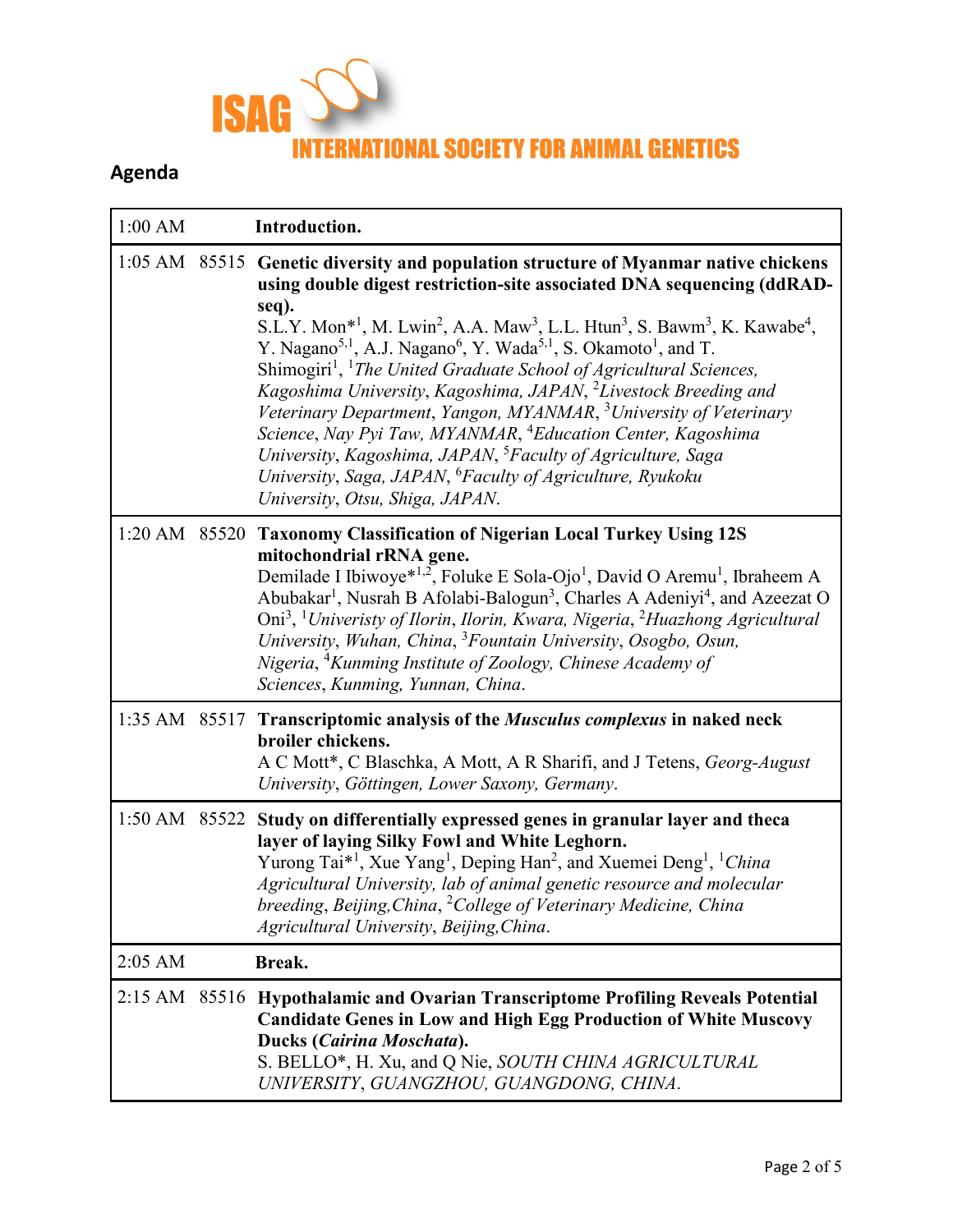

# **INTERNATIONAL SOCIETY FOR ANIMAL GENETICS**

|               | 2:30 AM 85518 nf-isoseq pipeline provides a first insight onto chicken transcripts<br>landscape.<br>S GUIZARD*, J SMITH, R KUO, K MIEDZINSKA, J SMITH, M<br>DAVEY, and M WATSON, The Roslin Institute, Edinburg, Scotland.                                                                                                                                                                                                                                                                                                                                                                                                                                                                                                                                                                                                                                                                                                                                       |
|---------------|------------------------------------------------------------------------------------------------------------------------------------------------------------------------------------------------------------------------------------------------------------------------------------------------------------------------------------------------------------------------------------------------------------------------------------------------------------------------------------------------------------------------------------------------------------------------------------------------------------------------------------------------------------------------------------------------------------------------------------------------------------------------------------------------------------------------------------------------------------------------------------------------------------------------------------------------------------------|
|               | 2:45 AM 85523 A new chromosome level turkey genome.<br>C. P. Barros* <sup>1</sup> , M. F. L. Derks <sup>1</sup> , J. Mohr <sup>2</sup> , B.J. Wood <sup>2,3</sup> , M.C.A.M. Bink <sup>4</sup> ,<br>and M. A. M. Groenen <sup>1</sup> , <sup>1</sup> Wageningen University and<br>Research, Wageningen, Netherlands, <sup>2</sup> Hybrid Turkeys, Kitchener, ON,<br>Canada, <sup>3</sup> School of Veterinary Science, University of Queensland, Gatton,<br>QLD, Australia, <sup>4</sup> Hendrix Genetics Research, Technology &<br>Services, Boxmeer, Netherlands.                                                                                                                                                                                                                                                                                                                                                                                              |
| 3:00 AM 85521 | Bridge 60k SNP panel for the chicken genome-wide study.<br>Dongwon Seo*1,2, Sunghyun Cho <sup>1</sup> , Dooho Lee <sup>1</sup> , Minjun Kim <sup>1</sup> , Prabuddha<br>Manjula <sup>1</sup> , Jeong Weon Shin <sup>1</sup> , Dajeong Lim <sup>3</sup> , Hyojun Choo <sup>4</sup> , Jaebeom Cha <sup>4</sup> ,<br>Kigon Kim <sup>4</sup> , Ik-Soo Jeon <sup>4</sup> , Kyung-Tai Lee <sup>3</sup> , Byoungho Park <sup>4</sup> , Seung Hwan<br>Lee <sup>1,2</sup> , Jun Heon Lee <sup>1,2</sup> , <sup>1</sup> Division of Animal and Dairy Science, Chungnam<br>National University, Daejeon, South Korea, <sup>2</sup> Department of Bio-AI<br>Convergence, Chungnam National University, Daejeon, South<br>Korea, <sup>3</sup> Animal Genomics and Bioinformatics Division, National Institute of<br>Animal Science, RDA, Wanju, South Korea, <sup>4</sup> Poultry Research Institute,<br>National Institute of Animal Science, RDA, Pyeongchang, South Korea. |
| 3:15 AM 85519 | Genomic signatures of selection for egg production rate using whole<br>genome sequence in Hinaidori chickens.<br>Tatsuhiko Goto* <sup>1</sup> , Shiori Fukuda <sup>2</sup> , Kazuhiro Rikimaru <sup>2</sup> , Raman Akinyanju<br>Lawal <sup>3</sup> , John Pool <sup>4</sup> , and Olivier Hanotte <sup>5,6</sup> , <sup>1</sup> Obihiro University of<br>Agriculture and Veterinary Medicine, Obihiro, Japan, <sup>2</sup> Akita Prefectural<br>Livestock Experiment Station, Akita, Japan, <sup>3</sup> The Jackson Laboratory, Bar<br>Harbor, USA, <sup>4</sup> University of Wisconsin-Madison, Madison,<br>USA, <sup>5</sup> University of Nottingham, Nottingham, UK, <sup>6</sup> International Livestock<br>Research Institute (ILRI), Addis Ababa, Ethiopia.                                                                                                                                                                                            |
|               | 3:30 AM 85524 Dissecting the polygenic genetic architecture of growth using genotyping<br>by low-coverage sequencing in a deep intercross of the Virginia body<br>weight lines: novel loci revealed by increased power and improved<br>genome-coverage.<br>T Rönneburg <sup>*1</sup> , Y Zan <sup>2,1</sup> , CF Honaker <sup>3</sup> , PB Siegel <sup>3</sup> , and Ö<br>Carlborg <sup>1</sup> , <sup>1</sup> Department of Medical Biochemistry and Microbiology,<br>Uppsala University, Uppsala, Sweden, <sup>2</sup> Umeå Plant Science Centre,<br>Department of Forest Genetics and Plant Physiology, Swedish University of<br>Agricultural Science, Umeå, Sweden, <sup>3</sup> Department of Animal and Poultry<br>Sciences, Virginia Polytechnic Institute and State University, Blacksburg,<br>VA, USA.                                                                                                                                                  |
| 3:45 AM       | <b>Workshop Business Meeting.</b>                                                                                                                                                                                                                                                                                                                                                                                                                                                                                                                                                                                                                                                                                                                                                                                                                                                                                                                                |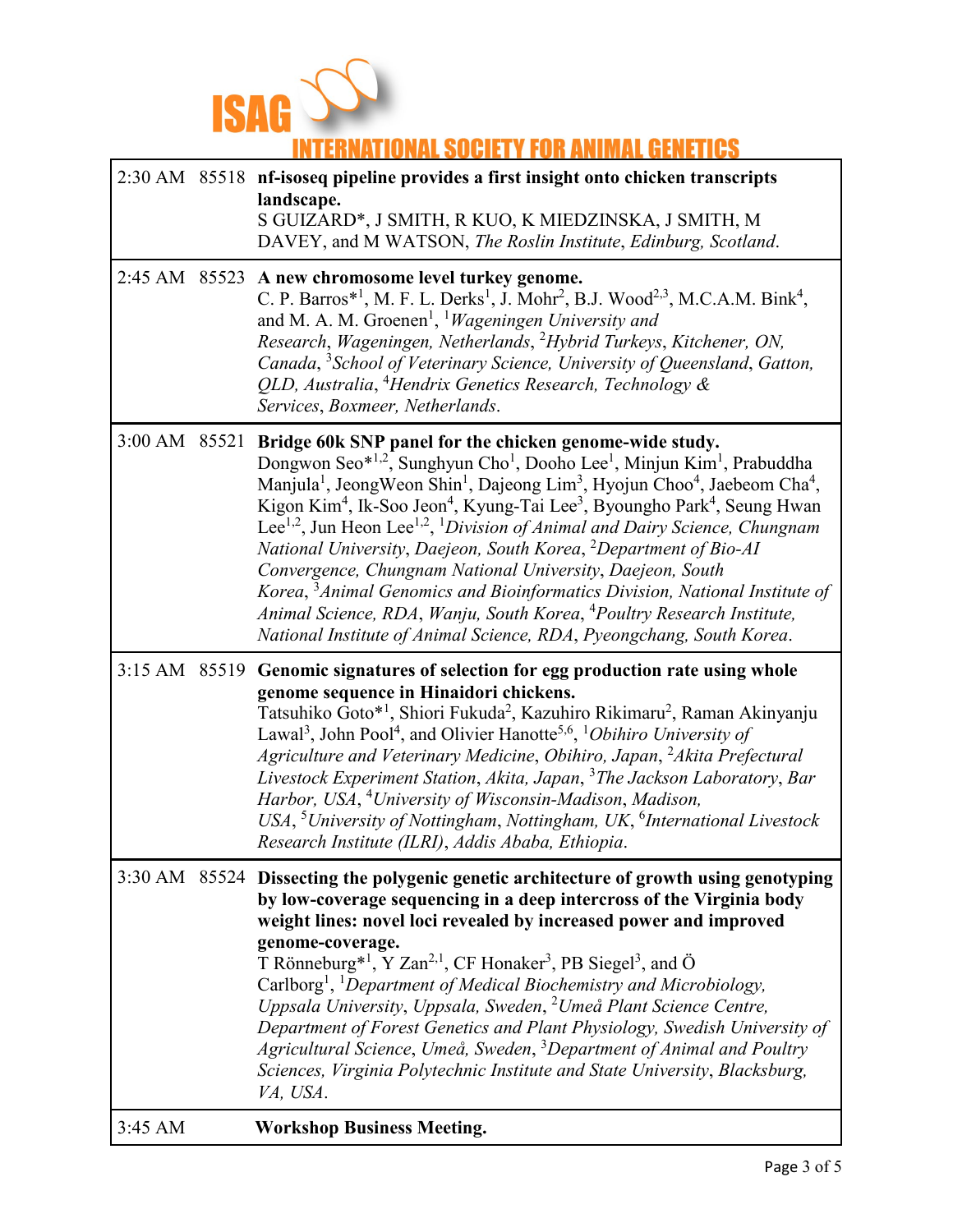

#### **Summary of the meeting**

The workshop included ten presentations. The presentations were selected from 29 abstracts submitted for the Avian Genetics and Genomics Section and 10 abstracts that were poultry related but submitted for other sections of the ISAG conference. The selection was based on the rank sum of the individual evaluations by the Standing Committee members and consideration of the different poultry species (chicken, turkey, duck), institutions and geographical locations (all continents). The presentations were organised by topics: Biodiversity/genetic resources; Transcriptomics related to phenotypes; Methods/tools for genome analyses and annotation; Genomics related to QTL. All presentations were prerecorded and uploaded. They received a lot of interest and were discussed afterwards.

Following the workshop, a business meeting was held. The Standing Committee consisted of six members, two of whom are completing their first term and the other four are in the middle of their second term. Thirteen people participated in the election of Standing Committee members. One member was unanimously re-elected for a second term, the other member did not stand for a second term and stepped down as Chair of the Standing Committee as he/she was running for another position in the Society. Two new representatives to the Standing Committee were nominated and unanimously elected.

The Standing Committee now consists of seven members.

- Susan Lamont (co-chair), Iowa State University, USA ISAG2014-2023, 2nd term
- Xiaoxiang Hu, China Agricultural University, Beijing, China ISAG2014-2023, 2nd term
- Svetlana Galkina, Biological Faculty of Saint-Petersburg State University, Russia ISAG2017-2021, 1st term, re-elected for 2nd term 2021-2025
- Min-Cheng Peng, Chinese Academy of Sciences, Kunming 650223, China ISAG2019-2023, 1st term
- Adeyinka Abiola Adetula, Chinese Academy of Agricultural Sciences, Shenzhen, China ISAG2019-2023, 1st term
- Ibiwoye Demilade Israel, Huazhong Agricultural University, China ISAG2021-2025, 1st term
- Jun Heon Lee, Chungnam National University, Korea ISAG2021-2025, 1st term
- Klaus Wimmers (chair), Research Institute for Farm Animal Biology (FBN Dummertorf), Germany ISAG2017-2021, 1st term, leaving committee

The participants were asked to raise further issues; however, no further discussion was held.

#### **New Committee chair –** n.n.